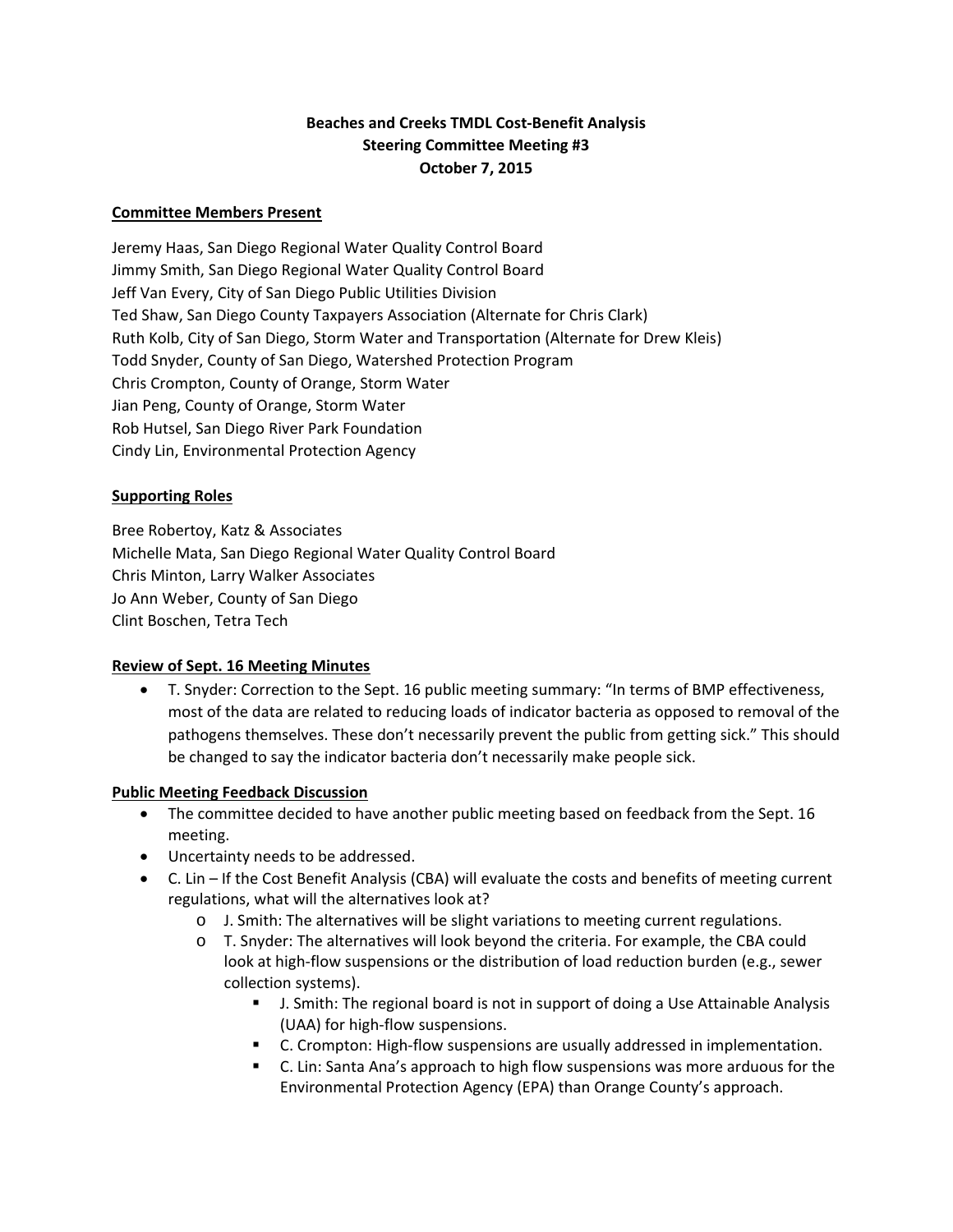o R. Kolb: The CBA may look at different schedules for meeting regulations as they relate to costs.

#### **Scope of Work Review/Discussion**

- A request for statements of qualifications will be released in mid-October and available for 30 days.
- The scope of work (SOW) is an "example" as there is flexibility for suggestions based on expertise
- The San Diego County contracts department added background information to the SOW for potential contractors.
- The contract will be as-needed.
- Work can be tasked out to subcontractors if needed.
- The contracts department underscored the need for a multi-disciplinarian team in the last paragraph of the introduction.
- Environmental scientists are listed first as requested by the contracts department.
- C. Crompton: "Health experts" should be called "public health experts." "Sociologists" should be called "social scientists."
- R. Hutsel: The opening sentence speaks about a coalition; it should specifically call out nongovernment organizations.

### *Task 1.1 Meetings and Communication*

- All: Add a description of the independent review panel.
	- o T. Shaw: The independent review panel should have a mix of academics and practitioners.
- J. Weber: Should the SOW include revisions to the CBA based on independent review panel comments?
	- o C. Minton: That is implicit, but the SOW can say review panel comments shall be *addressed* in final CBA.

### *Task 2.1 Develop Draft Environmental CBA Workplan*

- C. Lin: Section 2.1 seems to lose sight of the goal of the CBA, which is to evaluate the costs and benefits of compliance. Regardless of the outcome of the study, responsible agencies will still need to meet current regulations. Potential alternatives explored in the CBA should also ultimately meet regulatory requirements.
	- o R. Kolb: If costs were deemed to be too high, could agencies look at an extended schedule?
		- C. Lin: Yes, that would be a reasonable consideration.
- C. Minton: Number 3 should be changed to say "MS4 implementation costs."
- J. Haas: In regards to the fifth bullet of number 4, the example reads as though collection systems aren't regulated, when really the burden is just misplaced on MS4s.
	- o R. Hutsel: The SOW shouldn't include an example like this, because it predetermines the analysis. The SOW is only meant to define the process. Discussions about possible alternatives should be saved for the contractor.
	- o C. Lin: Take out the example and say "investigation will include all responsible parties meeting requirements."
	- o J. Peng: The example should say "different responsible parties, including MS4s and non‐ MS4s."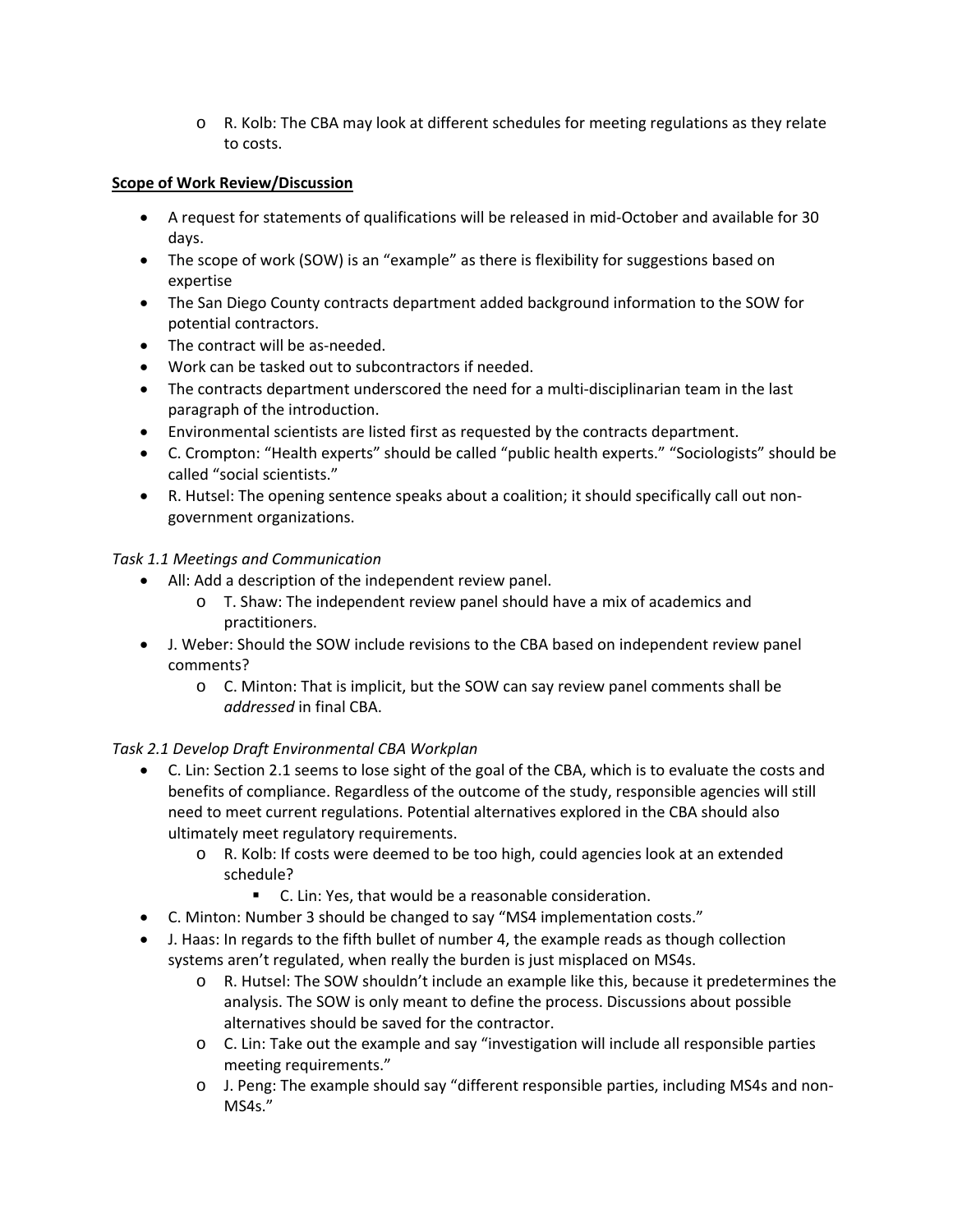- o C. Lin: Take out the word "unfairly," as that is a judgement.
- o T. Snyder: We want potential contractors to form teams with critical experts. Sewer collection system experts should be part of the team.
- Task 2 should include the following:
	- o Copermittees will provide costs to the consultant.
	- o The Consultant will double‐check the costs provided and identify additional costs necessary to complete the CBA.
	- o Copermittees will compile additional costs as needed.

### *Task 2.2 Develop Final Workplan*

 C. Crompton: The SOW should include the option to make changes to the work plan at the end of task 2.2.

## *Task 3.1 Develop Draft Environmental Cost Benefit Analysis*

- C. Lin: Task 3 doesn't talk about the costs and benefits of compliance; it only focuses on the alternatives. It should also include the costs and benefits of compliance.
- C. Crompton: Task 3.1 should include another public meeting.
	- o T. Shaw: The SOW should include *options* to have a public meeting at the end of task 3.1 and/or task 3.2.
	- o J. Smith: Public input would be most valuable at the draft SOW stage.

## *Scope of Work Schedule*

- Language was added indicating the schedule may need to be modified.
- The consultant may propose an alternate schedule.
- Task 1 should have an estimated completion date of January 2017 date or "ongoing."
- The contract will be open for three years in case of amendment.

### **Consultant Evaluation Criteria**

- The criteria are generally listed in order of importance on the scoring sheet.
- All: Make it a weighted, one through 10 point system (no half points).

# *1. Project Team*

- R. Hutsel: Remove internal measures, as that is included in number 3.
- J. Haas: This category should include experience in regulatory framework.
- Change the weight to 40 percent.

### *2. Firm's Capabilities*

- C. Crompton: This should include an item about the project manager's experience. Also, the presentation lead must be the project manager to avoid a bait and switch.
- Change the weight to 40 percent.

### *4. Past Performance*

- This category is primarily looking at the firm's background.
- Maybe an independent party should check references.

### *5. Location of Firm*

T. Snyder: The location of firm should be 5 percent of the total score or less.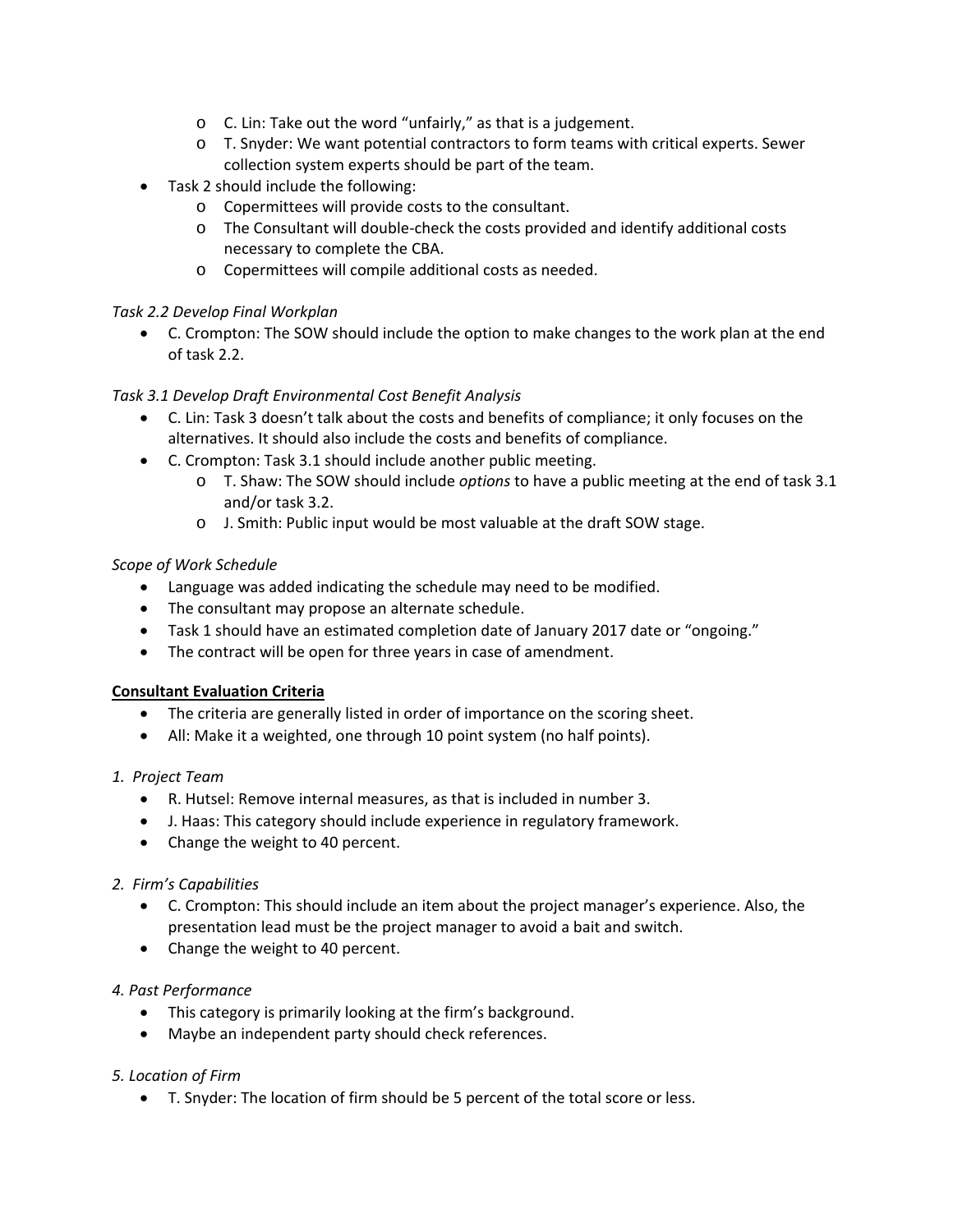- San Diego or Southern California experience might matter.
- Strike the second bullet and add it to another category.

#### *6. Business Status of Primary Firm*

- R. Kolb: The City of San Diego has a 25 percent minimum weighting for small business enterprise status.
	- o That's not a requirement in this case.

#### *7. Other Key Project Specific Technical Considerations*

All: Move these criteria into categories one and two as appropriate.

### **Selection Process and Schedule**

- The consultant will be chosen via an oral interview process. The contractors will be scored as interviews are in process.
	- o J. Smith: There is a level of detail in written copy that isn't provided in oral interviews.
- Bidders will give a 30-minute presentation, which will be followed by a question-and-answer session.
- The selection committee may have a copy of the applications if they are available. The committee will likely only have one day to review them.

#### *Interview Questions*

- The interview questions will be weighted.
- There will be a maximum of four questions.
- J. Peng: One question should pose a scenario in which the consultant must present results at a public meeting and ask how they would respond to questions (e.g., questions regarding the weighting of costs and benefits or the factors considered in the CBA).
	- o C. Lin: Wouldn't the regional board respond in that scenario?
	- o J. Smith: The question should ask the consultant to describe a situation in which a CBA was met with controversy/adversity and how they responded.
- T. Snyder: One of the questions should ask the consultant how they would present the technical data to best inform decision making (i.e., to convey information in a meaningful way).
- C. Crompton: A potential question could be to ask how the consultant would deal with a multi stakeholder/multi‐organizational project.
	- o J. Peng: This is key to the viability of the project.
- All: Combine example questions 1 (describe non-monetary benefits) and 3 (how would you use data from a winter weather epidemiology study conducted on surfers in the CBA) into one question.
- Scoring:
	- o There is a 20 percent maximum for questions.
	- o The criteria will be given to the bidders prior to the presentation.
- J. Weber will send the draft interview questions to the steering committee for review and comment.

#### **Selection Committee Members' Responsibilities and Commitments**

 Committee members were chosen to review the statements of qualifications. They will need to have availability in November. The members are: